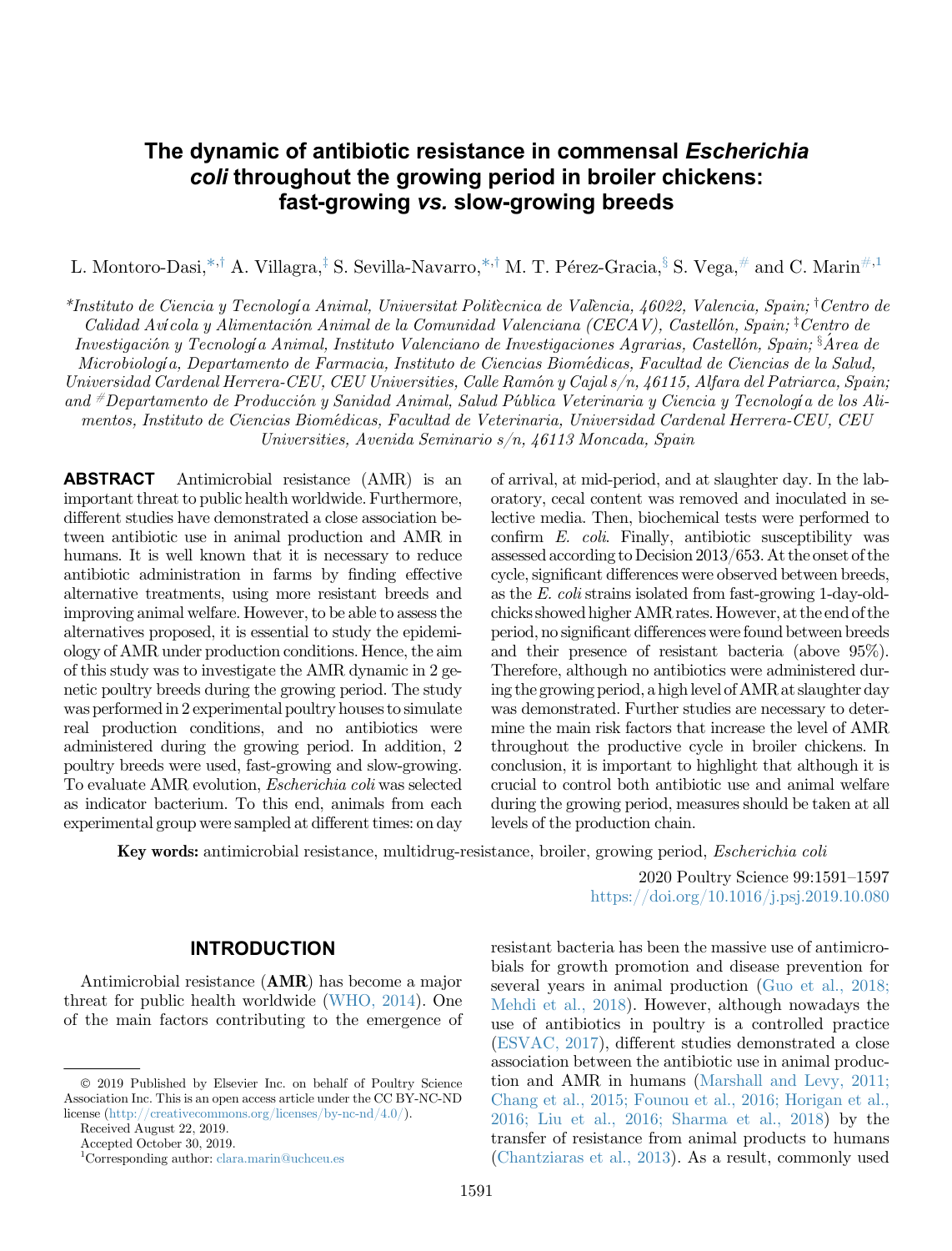antibiotics have become ineffective in the treatment of a wide variety of bacterial diseases [\(Khurana et al., 2017;](#page-6-2) [EFSA and ECDC, 2018\)](#page-6-2). For that reason, society is pressing for a reduction in antibiotic administration and greater efforts to find effective alternatives to control infectious diseases in farms ([Al](#page-5-3)ó[s, 2015; Gadde](#page-5-3) [et al., 2017](#page-5-3)).

Consequently, several classes of alternatives have been proposed and tested in poultry production, including probiotics, prebiotics, symbiotics, organic acids, enzymes, phytogenics, metals, antibacterial vaccines, immunomodulatory agents, antimicrobial peptides, bacteriophages, and different broiler chicken growth systems [\(Hancock](#page-5-4) [et al., 2012; Cheng et al., 2014; Castellini and Dal](#page-5-4) [Bosco, 2017; Polycarpo et al., 2017; Alagawany et al.,](#page-5-4) [2018; Sevilla-Navarro et al., 2018; Suresh et al., 2018](#page-5-4)).

In response to the social pressure to reduce antibiotic administration and find effective alternatives to control the presence of bacterial infections in farms ([Al](#page-5-3)ó[s,](#page-5-3) [2015; Gadde et al., 2017; Lusk, 2018a](#page-5-3)), the alternative poultry production system (organic, free-range) is founded on a different approach, keeping sustainability and animal welfare in consideration. Producers are therefore motivated to choose breeds selected for their ability to deal with the natural environment ([Castellini](#page-5-5) [and Dal Bosco, 2017](#page-5-5)).

However, to be able to assess the effectiveness of these alternatives, it is necessary to have better knowledge of the epidemiology of AMR throughout the growing period under animal production conditions [\(Sirri et al., 2011;](#page-6-3) [Lusk, 2018b](#page-6-3)). For this purpose, commensal Escherichia coli has typically been selected as AMR sentinel, as it provides valuable data and constitutes a reservoir of resistance genes, which can spread horizontally to zoonotic and other bacteria [\(EFSA and ECDC, 2019\)](#page-5-6).

Hence, the objective of this study was to investigate the AMR and multidrug resistance (MDR) dynamic in 2 genetic poultry breeds, fast-growing, and slowgrowing, during the growing period, using commensal E. coli as sentinel bacterium.

#### MATERIALS AND METHODS

In this experiment, all animals were handled according to the principles of animal care published by Spanish Royal Decree 53/2013 [\(Spain, 2013\)](#page-6-4).

# Experiment Design

The study was performed in 2 poultry houses of an experimental poultry house in the Centre for Animal Research and Technology (in its Spanish acronym, Valencian Institute for Agrarian Research, IVIA, Segorbe, Spain) to simulate the real conditions of poultry production. Two commercial breeds were used, one fast-growing (Ross) and the other slow-growing (Hubbard), the latter being a more animal-friendly alternative and increasingly demanded by consumers. The fast-growing breed is characterized by efficient feed conversion and a good meat yield [\(Ross, 2019\)](#page-6-5). In contrast,

the slow-growing breed is focused on the criteria of animal welfare, meat quality, and absence of antibiotics [\(Valls, 2017](#page-6-6)).

To this end, 576 broilers (males and females) provided from the same hatchery were located in 2 identical poultry rooms (replica A and B), and 288 animals were housed in each room (144 of fastgrowing and 144 for slow-growing). The animals were randomly housed in 24 pens (12 pens for each breed) of 1.3  $m^2$  in a final stocking density of  $35 \text{ kg/m}^2$ , with wood shavings as bedding material. The house was supplied with programmable electrical lights, automated electric heating, and forced ventilation. The environmental temperature was gradually decreased from  $32^{\circ}$ C (1 D) to  $19^{\circ}$ C (42 D) in line with common practice in poultry production. The experimental pelleted feed was commercial feed according to standard diets for broilers. Two different age diets were offered to the birds: starter (1 D to 21 D) and grower  $(21 \text{ D to } 42 \text{ D}/63 \text{ D})$ . Only one batch of feed per age (starter and grower) was manufactured. The starter diet was the same for both breeds, while the grower feed was the standard diet specific for each breed. Nutritional and product analysis was assessed before the arrival of animals. Feed was weighed, manually distributed, and added ad libitum. Furthermore, the mortality and the presence of diarrhea were recorded daily. Finally, animals were weighed at weekly intervals, and feed consumption per pen was recorded.

## Sample Collection

To assess the dynamic of AMR rates in the microbiota of broilers throughout the growing period, commensal E. coli was selected as sentinel [\(EFSA and ECDC, 2018](#page-5-7)). To this end, 30 animals from each experimental group were randomly selected and sampled at different points during the growing period: on arrival (one-day-old chicks), at the mid-period (21-day-old), and before slaughter (42 D of age in fast-growing, and 63 D in slow-growing). Cecum samples were taken individually and placed in sterile jars. The samples were processed within 24 h after collection.

## E. coli Isolation

Cecal content was removed and homogenized. Afterward, pools of 6 animals from each replica were prepared (5 pools/treatment), and the pools content was cultured directly onto a nonspecific medium: blood agar (Scharlab, S.L., Barcelona, Spain) in aerobic and anaerobic conditions, and 2 gram-negative specific media: Mac-Conkey agar (Scharlab, S.L.) and Coliform chromogenic agar (Scharlab, S.L.). Agar plates were incubated at  $37^{\circ}\text{C} \pm 1^{\circ}\text{C}$  for 24 h. After incubation, suspected colonies were streaked into a nutrient medium (Scharlab, S.L.) and incubated at  $37^{\circ}$ C  $\pm$  1°C for 24 h. Then, API-20E test (Biomerieux, S.L.) was performed to confirm E. coli.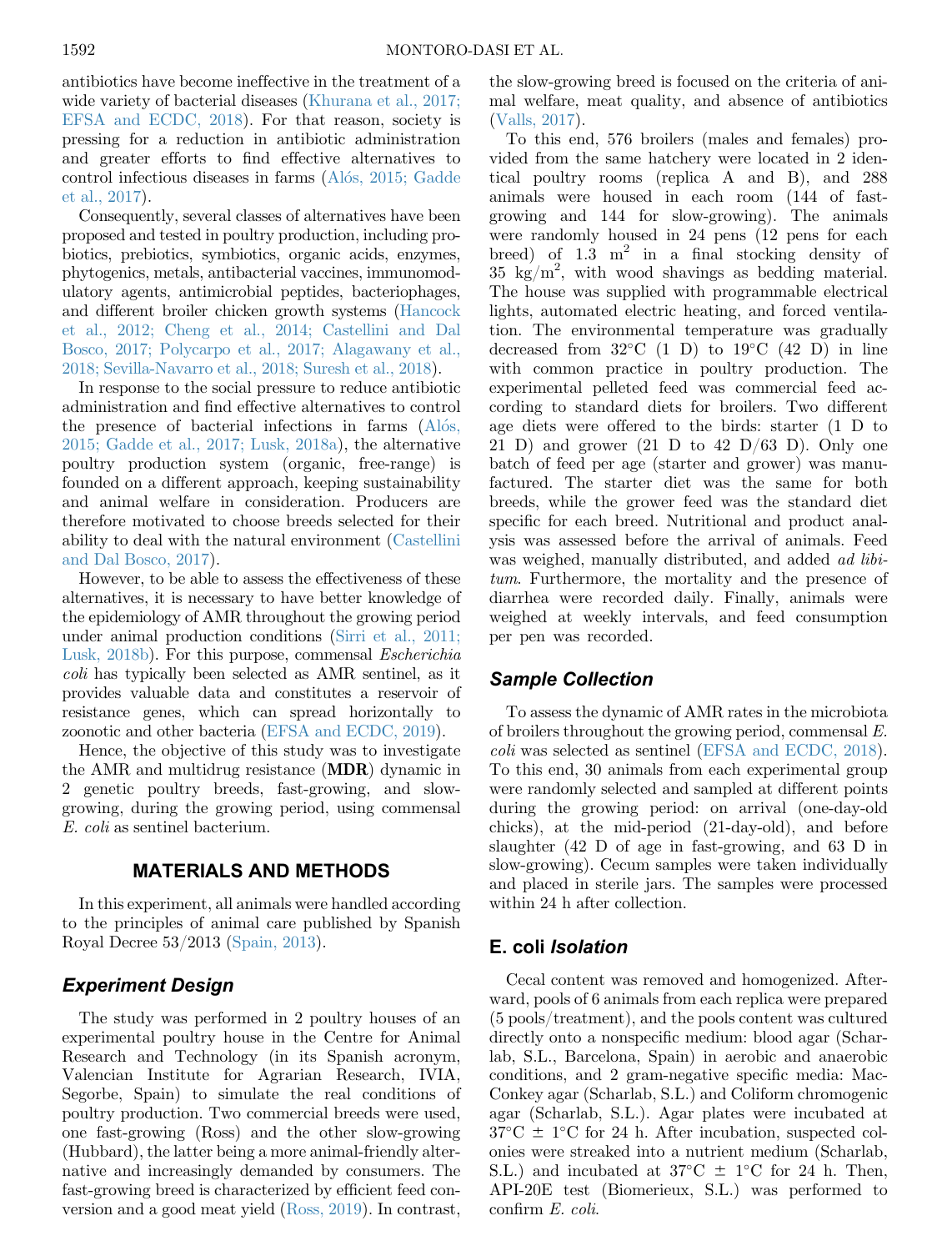### Antimicrobial Susceptibility Testing

Antimicrobial susceptibility was tested according to the European Committee on Antimicrobial Susceptibility Testing guidelines ([Matuschek et al., 2014](#page-6-7)). The source for zone diameters used for interpretation of the test was [http://www.eucast.org/clinical\\_breakpoints/.](http://www.eucast.org/clinical_breakpoints/) E. coli strains were inoculated into Mueller-Hinton agar (Scharlab, S.L.) to form a bacterial lawn, the antibiotic discs were added, and plates were incubated at 37-C for 24 h. The antibiotics selected were those set forth in Decision 2013/653 ([European Union, 2013\)](#page-5-8), including 2 quinolones: ciprofloxacin  $(CIP, 5 \mu g)$  and nalidixic acid (NAL, 30 µg); 3 b-lactams: ampicillin  $(AMP, 10 µg)$ , cefotaxime  $(CTX, 30 µg)$ , and ceftazidime  $(CAZ, 30 \mu g)$ ; one phenicol: chloramphenicol  $(CHL, 5 \mu g);$  one potentiated sulfonamide: trimethoprim-sulfamethoxazole  $(SXT, 1.25/23.75 \mu g);$ one polymyxin: colistin  $(CST, 10 \mu g)$ ; one macrolide: azithromycin  $(AZM, 15 \mu g)$ ; one glycylcycline: tigecycline  $(TGC, 15 \mu g)$ ; one aminoglycoside: gentamycin  $(GEN,$ 10  $\mu$ g); and one pyrimidine: trimethoprim (**TMP**,  $5 \mu$ g). MDR was defined as acquired resistance to at least one agent in 2 or more antimicrobial classes [\(EFSA and](#page-5-9) [ECDC, 2016\)](#page-5-9).

## Statistical Analysis

<span id="page-2-0"></span>A generalized linear model was used to compare the AMR rates between breeds (fast-growing vs. slowgrowing breed) and between antibiotics throughout the growing period (beginning, mid-period, and slaughter day). A P-value  $< 0.05$  was considered to indicate a statistically significant difference. Analyses were carried out using a commercially available software application (SPSS 24.0 software package; SPSS Inc., Chicago, IL, 2002).

#### RESULTS

During this study, all the productive parameters obtained corresponded to the breed standards, and no clinical signs were observed. During growing, a total of 50 pools of cecal content were examined in 4 agar plates, of which 199 ( $n = 200$ ) were culture positive for E. coli (100 for fast-growing breed and 99 for slow-growing breed).

## Prevalence of Antibiotic Resistance

AMR rates of E. coli isolates from both breeds are pre-sented in [Figure 1.](#page-2-0) For all strains isolated,  $98.0\%$  (n = 98) and  $91.9\%$  (n = 91) from fast-growing and slowgrowing breed, respectively, were resistant to at least one out of the 12 antibiotics tested. Moreover, statistically significant differences in AMR rates were shown throughout the growing period according to the breed studied (*P*-value  $< 0.05$ ). At the onset of the growing period, 100.0% (n = 12) and 63.6% (n = 11) of the isolates from fast-growing and slow-growing breed were antibiotic resistant, and the strains isolated from fastgrowing animals presented a higher AMR rate, with statistical differences between breeds (*P*-value  $\leq$  0.05). However, by the end of the growth period, these



a, b, c: different superscripts means significant differences with a *P*-value < 0.05.

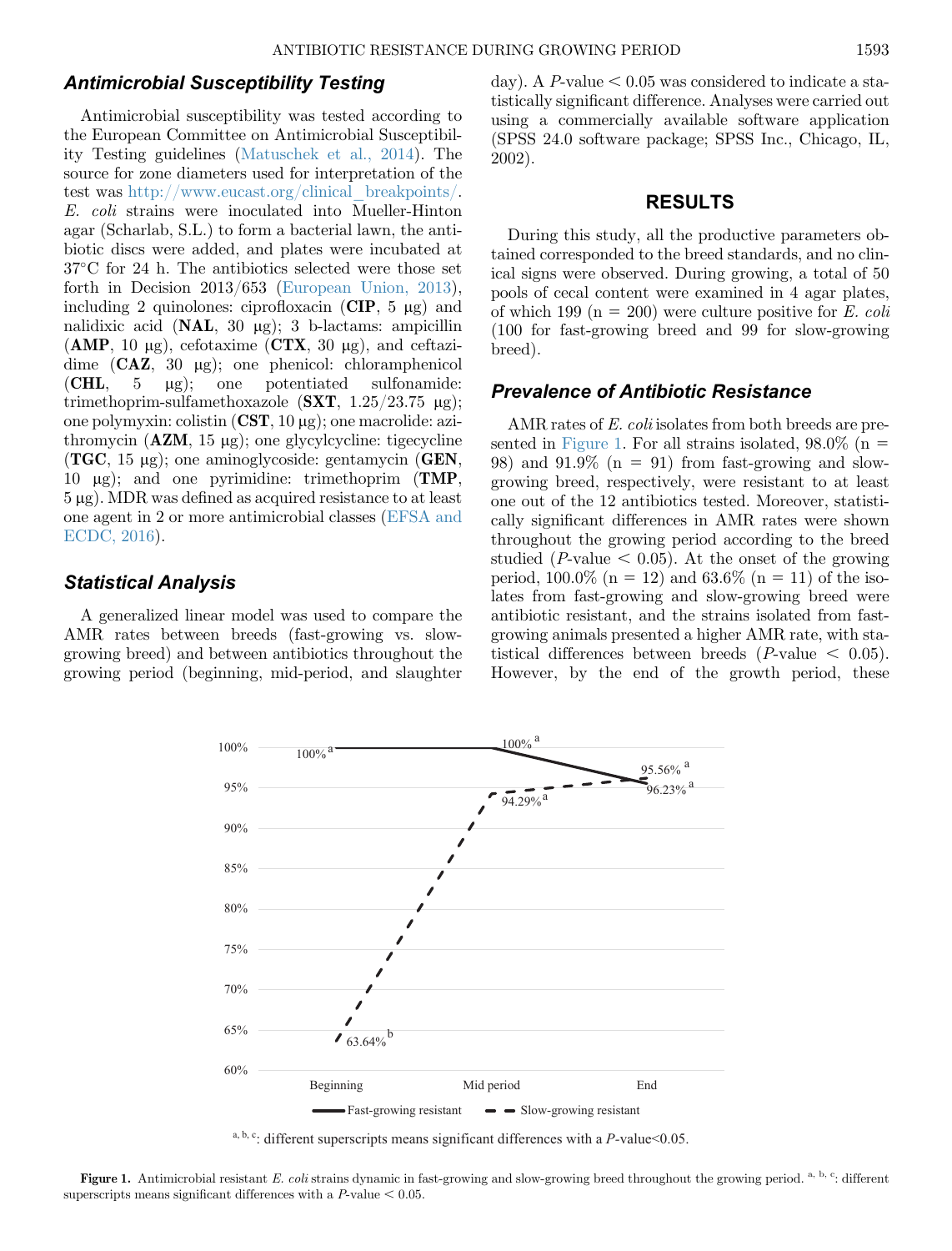<span id="page-3-0"></span>Table 1. Antibiotic resistance rates according to the antibiotic and the moment of the growing period in fast-growing and slow-growing breed.

| <b>Breed</b>       | Sample moment                  | n              | СIР                                                | $_{\rm NAL}$                                | ${\rm CTX}$ | CAZ                               | AMP                                                      | $_{\rm CHL}$ | $\mathop{\rm SXT}\nolimits$ | $_{\rm{CST}}$ | AZM                                            | $_{\rm TGC}$ | <b>GEN</b> | <b>TMP</b>          |
|--------------------|--------------------------------|----------------|----------------------------------------------------|---------------------------------------------|-------------|-----------------------------------|----------------------------------------------------------|--------------|-----------------------------|---------------|------------------------------------------------|--------------|------------|---------------------|
| Fast-growing breed | Beginning<br>Mid-period        | 12<br>43       | 50 <sup>b</sup><br>$95.4^\circ$                    | 91.7<br>83.7                                | 8.3<br>11.6 | $33.3^\circ$<br>11.6 <sup>b</sup> | 91.7 <sup>b</sup><br>$55.8^{\mathrm{a}}$                 | 8.3<br>2.3   | 41.7<br>58.1                | 9.3           | $8.3^{\rm a}$<br>$9.3^{\mathrm{a}}$            |              | 8.3<br>2.3 | 50<br>55.8          |
|                    | $_{\rm End}$                   | 45             | $20^{\rm a}$                                       | 71.1                                        |             | $0^{\rm a}$                       | $53.3^{\mathrm{a}}$                                      | 4.4          | 35.6                        | 8.9           | $82.2^{\rm b}$                                 |              |            | 51.1                |
| Slow-growing breed | Beginning<br>Mid-period<br>End | 11<br>35<br>53 | $0^{\rm a}$<br>$91.4^{\circ}$<br>11.3 <sup>a</sup> | $0^{\rm a}$<br>57.1<br>-1 D<br>$86.8^\circ$ | 17.1<br>7.6 | 27.3<br>5.7<br>9.4                | $27.3^{\rm a}$<br>42.9 <sup>a</sup><br>66.9 <sup>b</sup> | 5.7          | 28.6<br>26.4                | 9.4           | $0^{\rm a}$<br>$2.9^{\rm a}$<br>$41.5^{\circ}$ |              | 1.9        | 9.1<br>31.4<br>45.3 |

 $^{\rm a,\ b,\ c}$ : different superscripts in each column means significant differences with a P-value<0.05.

Bold values indicate total number of strains per each sampling moment.

Abbreviations: AMP, ampicillin; AZM, azithromycin; CAZ, ceftazidime; CHL, chloramphenicol; CIP, ciprofloxacin; CST, colistin; CTX, cefotaxime; GEN, gentamycin; NAL, nalidixic acid; SXT, trimethoprim-sulfamethoxazole; TGC, tigecycline; TMP, trimethoprim.

differences disappeared; the fast-growing breed reached an AMR rate of 95.6%, and the slow-growing breed reached an AMR rate of 96.2%.

For the fast-growing and slow-growing breed, E. coli AMR rates obtained against different antibiotics tested over time are summarized in [Table 1.](#page-3-0)

# Prevalence of Multidrug Resistance

According to the MDR rates observed in fast-growing E. coli strains, on arrival day, 75.0% of the antibiotic resistant strains showed an MDR pattern, and this pattern was maintained until the end of the growing period  $(83.7\%)$  (*P*-value $>0.05$ ).

Conversely, for slow-growing breed, none of the E. coli strains isolated at the start of the growth period showed an MDR pattern  $(0\%)$ , although this percentage increased to  $84.3\%$  ( $43/51$ ) before slaughter (*P*-value  $( 0.05)$  [\(Figure 2\)](#page-3-1).

#### Antibiotic Resistance Patterns

<span id="page-3-1"></span>For the fast-growing breed, no AMR was observed in 2  $(2.0\%)$  of the isolates, and 12 E. coli strains were resistant to only one antibiotic,  $18$   $(18.0\%)$  to 2, 13  $(13.0\%)$  to 3, 21  $(21.0\%)$  to 4, 25  $(25.0\%)$  to 5, 3  $(3.0\%)$  to 6 and to 7, and 2  $(2.0\%)$  to 8. Only one isolate was resistant to 10 of the 12 antibiotics tested [\(Table 2](#page-4-0)).

For the slow-growing breed,  $8(8.1\%)$  E. coli isolates were completely susceptible to all the antibiotics tested, 25 (25.3%) isolates were resistant to only one antibiotic and 13 (13.1%) to 2, 21 (21.2%) to 3, 18 (18.2%) to 4, 7  $(7.1\%)$  to 5, and 3  $(3.0\%)$  to 6 and to 7. Only one isolate was resistant to 9 of the 12 antibiotics tested ([Table 2](#page-4-0)).

Overall, 59 different resistance patterns were observed. The combination of CIP-NAL-AMP-SXT-TMP  $(n = 21, 20\%)$  was the most frequently observed pattern, followed by CIP alone  $(n = 13, 6.5\%)$ , the combination of NAL-AMP-SXT-TMP ( $n = 11, 6.5\%$ ) and NAL-AMP-TMP ( $n = 11, 6.5\%$ ).

AMR to the combination NAL-AMP was found in  $56.0\%$  and  $46.5\%$  of fast-growing and slow-growing E. coli strains, respectively, followed by resistance to the combination CIP-NAL (48.0% for fast-growing breed and 25.3% for slow-growing breed). Finally, it is important to highlight that 35.0% of fast-growing isolates and 18.2% of slow-growing isolates showed resistance to the combination CIP-AMP-NAL.



a, b, c: different superscripts means significant differences with a *P*-value<0.05.

Figure 2. Multidrug-resistant E. coli strains dynamic in fast-growing and slow-growing breed throughout the growing period.  $a, b, c$ : different superscripts means significant differences with a  $P$ -value  $< 0.05$ .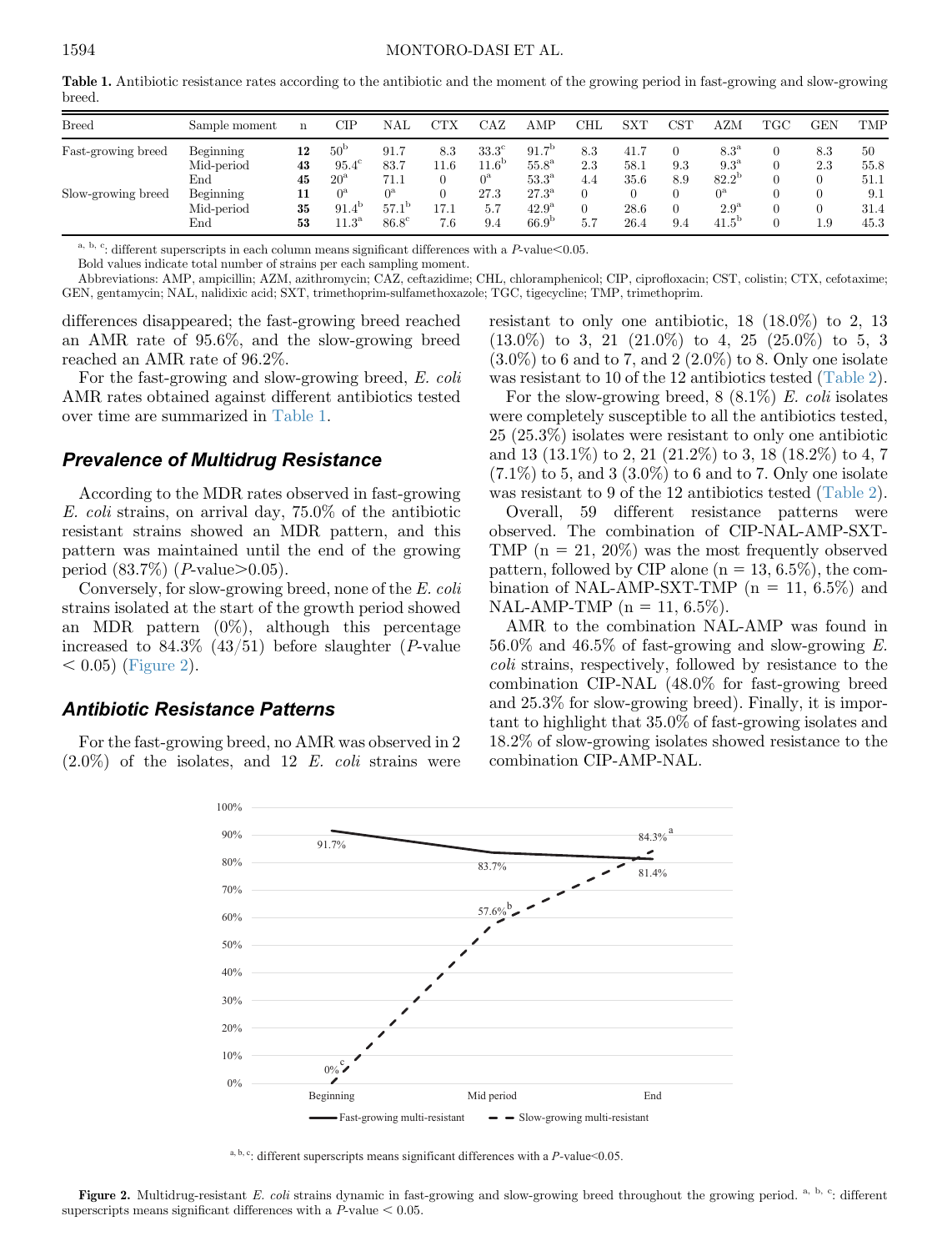<span id="page-4-0"></span>Table 2. Number of E. coli strains isolated resistant to the different number of antibiotics tested according to the sampling moment in fast-growing and slow-growing breeds.

|                    |                 | Number of AMR to the indicated number of antibiotics |    |          |          |          |          |                |                             |              |          |              |       |
|--------------------|-----------------|------------------------------------------------------|----|----------|----------|----------|----------|----------------|-----------------------------|--------------|----------|--------------|-------|
| <b>Breed</b>       | Sampling moment | $\left($                                             |    | 2        | 3        | 4        | 5        | 6              |                             | 8            | 9        | 10           | Total |
| Fast-growing breed | Beginning       | 0                                                    |    |          | З        |          | 3        |                | $^{(1)}$                    |              | $\theta$ | $\theta$     | 12    |
|                    | Mid-period      | 0                                                    | 3  |          | 6        | 11       | 13       | $\Omega$       | $\mathcal{D}_{\mathcal{L}}$ | $\Omega$     | $\Omega$ |              | 43    |
|                    | End             | $\overline{2}$                                       | 8  | 9        | 4        | 9        | 9        | $\overline{2}$ |                             |              | $\Omega$ | 0            | 45    |
|                    | $_{\rm Total}$  | 2                                                    | 12 | 18       | 13       | 21       | 25       | 3              | 3                           | $\bf{2}$     | $\bf{0}$ |              | 100   |
| Slow-growing breed | Beginning       | 4                                                    |    | $\Omega$ | $\Omega$ | $\Omega$ | $\theta$ | $\Omega$       | $\Omega$                    | $\Omega$     | $\Omega$ | 0            | 11    |
|                    | Mid-period      | 2                                                    | 10 |          | 3        | 6        | 4        | $\mathcal{D}$  |                             |              | $\Omega$ | $\Omega$     | 35    |
|                    | End             | 2                                                    | 8  | 6        | 18       | 12       | 3        |                | 2                           |              |          | 0            | 53    |
|                    | Total           | 8                                                    | 25 | 13       | 21       | 18       | 7        | 3              | 3                           | $\mathbf{0}$ |          | $\mathbf{0}$ | 99    |

Abbreviation: AMR, antimicrobial resistance.

Bold values indicate E. coli strains isolated resistant to the different number of antibiotics.

## **DISCUSSION**

The present study assessed the AMR dynamic in fastgrowing and slow-growing breeds throughout the growing period under commercial farms conditions. To our best knowledge, this is the first study in the scientific literature to evaluate the relationship between both breeds on AMR evolution under the same production conditions.

Social pressure against intensive production systems demands the prohibition of antibiotic administration during the growing period and the use of new welfarefriendly breeds, which means chickens genetically adapted to less intensive production conditions ([Castellini and](#page-5-5) [Dal Bosco, 2017](#page-5-5)). However, our results demonstrated that although nonantibiotics were administered during the growing period, the same AMR rates were observed in both breeds (fast-growing and slow-growing) at the end of the growing period.

In 2016, the EFSA reported that 77.8% of E. coli isolated from broilers in European Union (EU) were resistant to antibiotics. However, there were large differences in AMR rates between EU Member States, being notably lower in Nordic countries and higher in Southern countries, especially Spain ([EFSA and ECDC, 2018\)](#page-5-7).

Regarding AMR rates obtained for the different antibiotics assessed, it is important to highlight the results obtained for TGC and CST, as they are the last-resort drugs used to treat human infectious diseases caused by multiresistant bacteria ([Kern, 2018](#page-6-8)). On the one hand, in this study, the AMR to TGC was not detected in any isolate strain. This result agrees with that reported by the EFSA, in the EU, where only 4 countries presented AMR to this antibiotic [\(EFSA and ECDC,](#page-5-7) [2018\)](#page-5-7). The total susceptibility to TGC might be explained by its restricted use to human hospital treatments [\(PRAN, 2018\)](#page-6-9). On the other hand, resistance to CST was found in both breeds. These results are also similar to those reported by the EFSA, in which only 7 countries, including Spain, reported AMR to CST ([EFSA and ECDC, 2018](#page-5-7)). Moreover, in other countries such as China, CST AMR rates reported were also very high [\(Zhang et al., 2019\)](#page-6-10). This fact can be explained by its use in animal production for several years, especially in swine, to treat infectious diseases and as a growth promotor ([ESVAC, 2017\)](#page-5-1). Thus, the use of CST as a growth promoter has resulted in a high AMR to CST worldwide. It is important to highlight that the use of antibiotics as a growth promotor is a production technique that has been banned in the EU since 2006 [\(European Union, 2003](#page-5-10)).

The AMR rates shown in this study to CTX, CAZ, CHL, and GEN were low, in accordance with results obtained in previous studies in EU ([EFSA and ECDC,](#page-5-7) [2018; MAPA, 2018\)](#page-5-7). However, [Koga et al. \(2015\)](#page-6-11) recorded higher resistance rates in commercial broiler production in Brazil to all these antibiotics, except to CAZ.

It is important to highlight the high AMR obtained to CIP, NAL, AMP, SXT, AZM, and TMP in this study [\(Koga et al., 2015; Hussain et al., 2017; Ayandiran](#page-6-11) [et al., 2018; EFSA and ECDC, 2018](#page-6-11)). Slight variations in AMR rates among isolates in these studies could be because of the different analysis methods employed, the different management systems set up, level of AMR in hatcheries, and use of antibiotics in the study areas [\(Okorafor et al., 2019](#page-6-12)). Specifically for AMP, TMP, and SXT, one hypothesis that could explain the results obtained in this study is that these antibiotics are permitted in Spain as therapeutic agents for bacterial infections, and as reported above for CST, they have been used as a growth promoter in animal production systems for several years [\(PRAN, 2018](#page-6-9)).

The results obtained in this study demonstrated the importance of AMR shedding from breeders to 1-dayold chicks. Several authors have shown that 1-day-old chicks are potential reservoirs of multiresistant entero-bacteria obtained vertically from breeders [\(Jim](#page-5-11)é[nez-](#page-5-11)[Belenguer et al., 2016; Projahn et al., 2017a,b;](#page-5-11) [Okorafor et al., 2019](#page-5-11)). MDR bacteria could be transmitted through contaminated eggshells and/or from parent stock to hatchery [\(Projahn et al., 2017a;](#page-6-13) [Daehre et al., 2017; Osman et al., 2018\)](#page-6-13). Indeed, different reports have demonstrated that vertical transmission to chicks from the top of the production pyramid resulted in the introduction and spread of resistance genes in poultry ([Borjesson et al., 2016;](#page-5-12) [Osman et al., 2018\)](#page-5-12).

On the other hand, horizontal transmission of AMR seems to be an important concern for the poultry industry ([Szmolka and Nagy, 2013; Bengtsson-Palme et al.,](#page-6-14)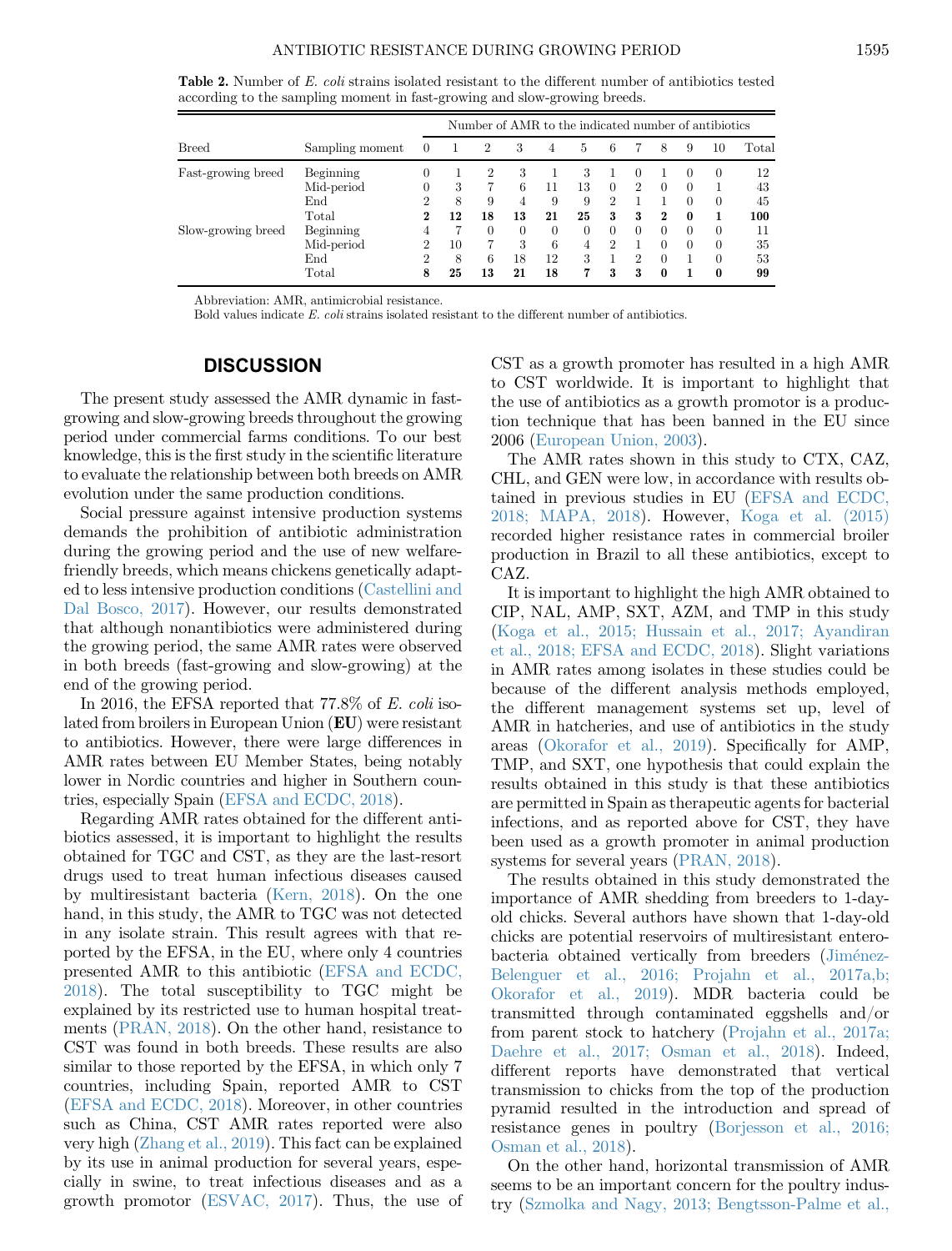[2018; Agyare et al., 2018\)](#page-6-14). Genomic analysis of the bacteria indicates that they could acquire their resistance profiles by incorporating different genetic elements through horizontal gene transfer [\(Agyare](#page-5-13) [et al., 2018](#page-5-13)). For that reason, different scientific studies underline the importance of developing sanitary measures at the interface between the environment and livestock farming [\(Allen et al., 2010; Bengtsson-Palme et al.,](#page-5-14) [2018; Westphal-Settele et al., 2018](#page-5-14)). However, it is important to highlight that in this study, the animals' origin is from the same hatchery. For this reason, further studies are necessary to compare the AMR dynamics from different companies.

In conclusion, the fact that the same AMR rates were observed, regardless of the breed studied, strongly suggests the possibility of vertical transmission from hatcheries and dissemination spread through the environment between flocks. Further studies are needed to confirm this hypothesis, and innovative-cost effective tools should be implemented at farm level to avoid antibiotic administration whenever possible throughout the broiler production chain.

## ACKNOWLEDGMENTS

The authors wish to thank the National Institute for Agricultural Research, Spain; Ministry of Economy, Industry and Competitiveness, Spain (RTA 2017-00013, Program: MINECO) and University CEU (INDI 19/ 32-18/28-17/25) for the financial support. Moreover, the authors wish to thank the "Improvement of Production System-related Food Safety and End Products" research group (Veterinary Faculty, University Cardenal Herrera-CEU) for their technical support. English text version was revised by N. Macowan English Language Service.

## REFERENCES

- <span id="page-5-13"></span>[Agyare, C., V. E. Boamah, C. N. Zumbi, and F. B. Osei. 2018. Anti](http://refhub.elsevier.com/S0032-5791(19)57810-5/sref1)[biotic use in poultry production and its effects on bacterial resis](http://refhub.elsevier.com/S0032-5791(19)57810-5/sref1)tance. Pages 1–[20 in Antimicrobial Resistance](http://refhub.elsevier.com/S0032-5791(19)57810-5/sref1) – A Global Threat. [Yashwant Kumar, ed. InTech Open Science, London, United](http://refhub.elsevier.com/S0032-5791(19)57810-5/sref1) [Kingdom](http://refhub.elsevier.com/S0032-5791(19)57810-5/sref1).
- [Alagawany, M., M. E. Abd El-Hack, M. R. Farag, S. Sachan,](http://refhub.elsevier.com/S0032-5791(19)57810-5/sref2) [K. Karthik, and K. Dhama. 2018. The use of probiotics as eco](http://refhub.elsevier.com/S0032-5791(19)57810-5/sref2)[friendly alternatives for antibiotics in poultry nutrition. Environ.](http://refhub.elsevier.com/S0032-5791(19)57810-5/sref2) [Sci. Pollut. Res. Int. 25:10611](http://refhub.elsevier.com/S0032-5791(19)57810-5/sref2)–10618.
- <span id="page-5-14"></span><span id="page-5-3"></span>[Allen, H. K., J. Donato, H. H. Wang, K. A. Cloud-Hansen, J. Davies,](http://refhub.elsevier.com/S0032-5791(19)57810-5/sref3) [and J. Handelsman. 2010. Call of the wild: antibiotic resistance](http://refhub.elsevier.com/S0032-5791(19)57810-5/sref3) [genes in natural environments. Nat. Rev. Microbiol. 8:251](http://refhub.elsevier.com/S0032-5791(19)57810-5/sref3)–259.
- [Al](http://refhub.elsevier.com/S0032-5791(19)57810-5/sref4)o[s, J. 2015. Resistencia bacteriana a los antibi](http://refhub.elsevier.com/S0032-5791(19)57810-5/sref4)o[ticos: una crisis](http://refhub.elsevier.com/S0032-5791(19)57810-5/sref4) [global. Enferm. Infecc. Microbiol. Clin. 33:692](http://refhub.elsevier.com/S0032-5791(19)57810-5/sref4)–699.
- [Ayandiran, T. O., L. Falgenhauer, J. Schmiede, T. Chakraborty, and](http://refhub.elsevier.com/S0032-5791(19)57810-5/sref5) [F. A. Ayeni. 2018. High resistance to tetracycline and cipro](http://refhub.elsevier.com/S0032-5791(19)57810-5/sref5)floxacin [in bacteria isolated from poultry farms in Ibadan, Nigeria. J. Infect.](http://refhub.elsevier.com/S0032-5791(19)57810-5/sref5) [Dev. Ctries. 12:462](http://refhub.elsevier.com/S0032-5791(19)57810-5/sref5)–470.
- <span id="page-5-12"></span>[Bengtsson-Palme, J., E. Kristiansson, and D. G. J. Larsson. 2018.](http://refhub.elsevier.com/S0032-5791(19)57810-5/sref8) Environmental factors infl[uencing the development and spread of](http://refhub.elsevier.com/S0032-5791(19)57810-5/sref8) [antibiotic resistance. FEMS Microbiol. Rev. 42.](http://refhub.elsevier.com/S0032-5791(19)57810-5/sref8)
- [Borjesson, S., S. Ny, M. Egervarn, J. Bergstrom, A. Rosengren,](http://refhub.elsevier.com/S0032-5791(19)57810-5/sref9) [S. Englund, S. Lofmark, and S. Byfors. 2016. Limited dissemina](http://refhub.elsevier.com/S0032-5791(19)57810-5/sref9)[tion of extended-spectrum beta-lactamase- and plasmid-encoded](http://refhub.elsevier.com/S0032-5791(19)57810-5/sref9)

AmpC-producing Escherichia coli [from food and farm animals,](http://refhub.elsevier.com/S0032-5791(19)57810-5/sref9) [Sweden. Emerg. Infect. Dis. 22:634](http://refhub.elsevier.com/S0032-5791(19)57810-5/sref9)–640.

- <span id="page-5-5"></span>[Castellini, C., and A. Dal Bosco. 2017. Poultry quality evaluation:](http://refhub.elsevier.com/S0032-5791(19)57810-5/sref10) [quality attributes and consumer values. Pages 335](http://refhub.elsevier.com/S0032-5791(19)57810-5/sref10)–357 in Animal [Welfare and Poultry Meat in Alternative Production Systems \(and](http://refhub.elsevier.com/S0032-5791(19)57810-5/sref10) [Ethics of Poultry Meat Production\). Woodhead Publishing Series](http://refhub.elsevier.com/S0032-5791(19)57810-5/sref10) [in Food Science, Technology and Nutrition, Elservier Ltd.](http://refhub.elsevier.com/S0032-5791(19)57810-5/sref10)
- [Chang, Q., W. Wang, G. Regev-Yochay, M. Lipsitch, and](http://refhub.elsevier.com/S0032-5791(19)57810-5/sref11) [W. P. Hanage. 2015. Antibiotics in agriculture and the risk to](http://refhub.elsevier.com/S0032-5791(19)57810-5/sref11) [human health: how worried should we be? Evol. Appl. 8:240](http://refhub.elsevier.com/S0032-5791(19)57810-5/sref11)–247.
- <span id="page-5-2"></span>[Chantziaras, I., F. Boyen, B. Callens, and J. Dewulf. 2013. Correlation](http://refhub.elsevier.com/S0032-5791(19)57810-5/sref12) [between veterinary antimicrobial use and antimicrobial resistance](http://refhub.elsevier.com/S0032-5791(19)57810-5/sref12) [in food-producing animals: a report on seven countries. J. Anti](http://refhub.elsevier.com/S0032-5791(19)57810-5/sref12)[microb. Chemother. 69:827](http://refhub.elsevier.com/S0032-5791(19)57810-5/sref12)–834.
- [Cheng, G., H. Hao, S. Xie, X. Wang, M. Dai, L. Huang, and](http://refhub.elsevier.com/S0032-5791(19)57810-5/sref13) [Z. Yuan. 2014. Antibiotic alternatives: the substitution of antibi](http://refhub.elsevier.com/S0032-5791(19)57810-5/sref13)[otics in animal husbandry? Front. Microbiol. 5:217.](http://refhub.elsevier.com/S0032-5791(19)57810-5/sref13)
- [Daehre, K., M. Projahn, T. Semmler, U. Roesler, and A. Friese. 2017.](http://refhub.elsevier.com/S0032-5791(19)57810-5/sref14) [Extended-spectrum beta-lactamase-/AmpC beta-lactamase-pro](http://refhub.elsevier.com/S0032-5791(19)57810-5/sref14)[ducing Enterobacteriaceae in broiler farms: transmission dynamics](http://refhub.elsevier.com/S0032-5791(19)57810-5/sref14) [at farm level. Microb. Drug Resist. 24:511](http://refhub.elsevier.com/S0032-5791(19)57810-5/sref14)–518.
- <span id="page-5-9"></span>[EFSA and ECDC \(European Food Safety Authority and European](http://refhub.elsevier.com/S0032-5791(19)57810-5/sref16) [Centre for Disease Control\) 2016. EU Protocol for Harmonised](http://refhub.elsevier.com/S0032-5791(19)57810-5/sref16) [Monitoring of Antimicrobial Resistance in Human](http://refhub.elsevier.com/S0032-5791(19)57810-5/sref16) Salmonella and Campylobacter [Isolates. ECDC, Stockholm](http://refhub.elsevier.com/S0032-5791(19)57810-5/sref16).
- <span id="page-5-7"></span>[EFSA and ECDC \(European Food Safety Authority and European](http://refhub.elsevier.com/S0032-5791(19)57810-5/sref17) [Centre for Disease Control\) 2018. The European Union summary](http://refhub.elsevier.com/S0032-5791(19)57810-5/sref17) [report on antimicrobial resistance in zoonotic and indicator bac](http://refhub.elsevier.com/S0032-5791(19)57810-5/sref17)[teria from humans, animals and food in 2016. EFSA J. 16:5182.](http://refhub.elsevier.com/S0032-5791(19)57810-5/sref17)
- <span id="page-5-6"></span>[EFSA and ECDC \(European Food Safety Authority and European](http://refhub.elsevier.com/S0032-5791(19)57810-5/sref18) [Centre for Disease Control\) 2019. Technical speci](http://refhub.elsevier.com/S0032-5791(19)57810-5/sref18)fications on [harmonised monitoring of antimicrobial resistance in zoonotic and](http://refhub.elsevier.com/S0032-5791(19)57810-5/sref18) [indicator bacteria from food-producing animals and food. EFSA J.](http://refhub.elsevier.com/S0032-5791(19)57810-5/sref18) [17:5709.](http://refhub.elsevier.com/S0032-5791(19)57810-5/sref18)
- <span id="page-5-1"></span>ESVAC (European Medicines Agency) 2017. Sales of Veterinary Antimicrobial Agents in 30 European Countries in 2015. Trends from 2010 to 2015. Seventh ESVAC Report. Accessed December 2019. [https://www.ema.europa.eu/en.](https://www.ema.europa.eu/en)
- <span id="page-5-10"></span>European Union 2003. Regulation (EC) No 1831/2003 of the European Parliament and of the Council of 22 September 2003 on Additives for Use in Animal Nutrition (Text with EEA Relevance). Accessed December 2019. [https://eur-lex.europa.eu/homepage.](https://eur-lex.europa.eu/homepage.html?locale=en) [html?locale](https://eur-lex.europa.eu/homepage.html?locale=en)=[en](https://eur-lex.europa.eu/homepage.html?locale=en).
- <span id="page-5-8"></span>European Union 2013. Commission Implementing Decision 2013/653 of 12 November 2013 as Regards a Union Financial Aid towards a Coordinated Control Plan for Antimicrobial Resistance Monitoring in Zoonotic Agents in 2014 (Notified under Document C (2013) 7289). Accessed December 2019. [https://eur-lex.europa.](https://eur-lex.europa.eu/homepage.html?locale=en) [eu/homepage.html?locale](https://eur-lex.europa.eu/homepage.html?locale=en)=[en.](https://eur-lex.europa.eu/homepage.html?locale=en)
- [Founou, L. L., R. C. Founou, and S. Y. Essack. 2016. Antibiotic](http://refhub.elsevier.com/S0032-5791(19)57810-5/sref22) [resistance in the food chain: a developing country-perspective.](http://refhub.elsevier.com/S0032-5791(19)57810-5/sref22) [Front. Microbiol. 7:1881.](http://refhub.elsevier.com/S0032-5791(19)57810-5/sref22)
- [Gadde, U., W. H. Kim, S. T. Oh, and H. S. Lillehoj. 2017. Alternatives](http://refhub.elsevier.com/S0032-5791(19)57810-5/sref23) [to antibiotics for maximizing growth performance and feed ef](http://refhub.elsevier.com/S0032-5791(19)57810-5/sref23)fi[ciency in poultry: a review. Anim. Health Res. Rev. 18:26](http://refhub.elsevier.com/S0032-5791(19)57810-5/sref23)–45.
- <span id="page-5-0"></span>[Guo, X., R. D. Stedtfeld, H. Hedman, J. N. S. Eisenberg, G. Trueba,](http://refhub.elsevier.com/S0032-5791(19)57810-5/sref24) [D. Yin, J. M. Tiedje, and L. Zhang. 2018. Antibiotic resistome](http://refhub.elsevier.com/S0032-5791(19)57810-5/sref24) [associated with small-scale poultry production in rural Ecuador.](http://refhub.elsevier.com/S0032-5791(19)57810-5/sref24) [Environ. Sci. Technol. 52:8165](http://refhub.elsevier.com/S0032-5791(19)57810-5/sref24)–8172.
- <span id="page-5-4"></span>[Hancock, R. E., A. Nijnik, and D. L. Philpott. 2012. Modulating im](http://refhub.elsevier.com/S0032-5791(19)57810-5/sref25)[munity as a therapy for bacterial infections. Nat. Rev. Microbiol.](http://refhub.elsevier.com/S0032-5791(19)57810-5/sref25) [10:243](http://refhub.elsevier.com/S0032-5791(19)57810-5/sref25)–254.
- [Horigan, V., R. D. Kosmider, R. A. Horton, L. Randall, and](http://refhub.elsevier.com/S0032-5791(19)57810-5/sref26) [R. R. Simons. 2016. An assessment of evidence data gaps in the](http://refhub.elsevier.com/S0032-5791(19)57810-5/sref26) [investigation of possible transmission routes of extended spectrum](http://refhub.elsevier.com/S0032-5791(19)57810-5/sref26)  $\beta$ [-lactamase producing Escherichia coli from livestock to humans](http://refhub.elsevier.com/S0032-5791(19)57810-5/sref26) [in the UK. Prev. Vet. Med. 124:1](http://refhub.elsevier.com/S0032-5791(19)57810-5/sref26)–8.
- [Hussain, A., S. Shaik, A. Ranjan, N. Nandanwar, S. K. Tiwari,](http://refhub.elsevier.com/S0032-5791(19)57810-5/sref27) [M. Majid, R. Baddam, I. A. Qureshi, T. Semmler, L. H. Wieler,](http://refhub.elsevier.com/S0032-5791(19)57810-5/sref27) [M. A. Islam, D. Chakravortty, and N. Ahmed. 2017. Risk of](http://refhub.elsevier.com/S0032-5791(19)57810-5/sref27) [transmission of antimicrobial resistant](http://refhub.elsevier.com/S0032-5791(19)57810-5/sref27) Escherichia coli from [commercial broiler and free-range retail chicken in India. Front.](http://refhub.elsevier.com/S0032-5791(19)57810-5/sref27) [Microbiol. 8:2120](http://refhub.elsevier.com/S0032-5791(19)57810-5/sref27).
- <span id="page-5-11"></span>[Jim](http://refhub.elsevier.com/S0032-5791(19)57810-5/sref28)é[nez-Belenguer, A., E. Dom](http://refhub.elsevier.com/S0032-5791(19)57810-5/sref28)é[nech, A. Villagr](http://refhub.elsevier.com/S0032-5791(19)57810-5/sref28)á[, A. Fenollar, and](http://refhub.elsevier.com/S0032-5791(19)57810-5/sref28) [M. A. Ferr](http://refhub.elsevier.com/S0032-5791(19)57810-5/sref28)ú[s. 2016. Antimicrobial resistance of](http://refhub.elsevier.com/S0032-5791(19)57810-5/sref28) *Escherichia coli*